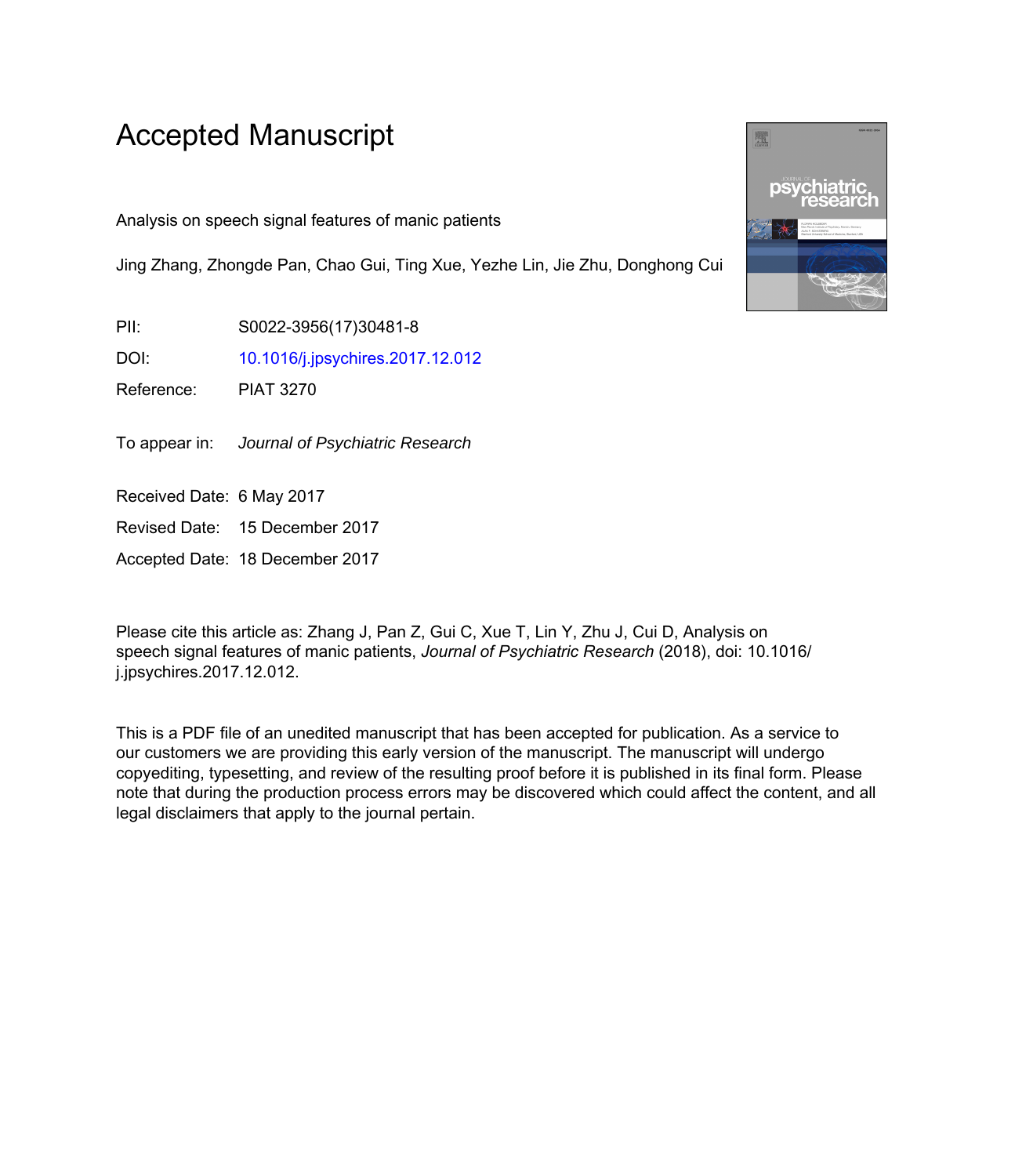## **Analysis on speech Signal Features of manic patients**

Jing Zhang <sup>a, b</sup>, Zhongde Pan<sup>a</sup>, Chao Gui<sup>c</sup>, Ting Xue<sup>a</sup>, Yezhe Lin<sup>a</sup>, Jie Zhu c, \*, Donghong Cui a, d\*

- a. Shanghai Key laboratory of Psychotic Disorders, Shanghai Mental Health Center, Shanghai Jiao Tong University School of Medicine, Shanghai, China
- b. Shanghai Jiading Mental health Center, Shanghai, China
- c. Department of Electronic Engineering, Shanghai Jiao Tong University, Shanghai, China
- d. Brain science and technology research center, Shanghai Jiao Tong University

anghai Key laboratory of Psychotic Disorders, Shanghai Mental Health Center, Shanghai Jao Tor<br>
viewsity School of Medicine, Shanghai, China<br>
maghat Jiadia Mental health Center, Shanghai, China<br>
maghat Jiadia Mental Lend<br>
g \* Correspondence to: 1. DH, Cui, Shanghai Key laboratory of Psychotic Disorders, Shanghai Mental Health Center, Shanghai Jiao Tong University School of Medicine, 3210 Hu Min Road, Shanghai 201108, China. (manyucc@126.com)

2. J, Zhu, Department of Electronic Engineering, Shanghai Jiao Tong University, Shanghai, China. (zhujie@sjtu.edu.cn)